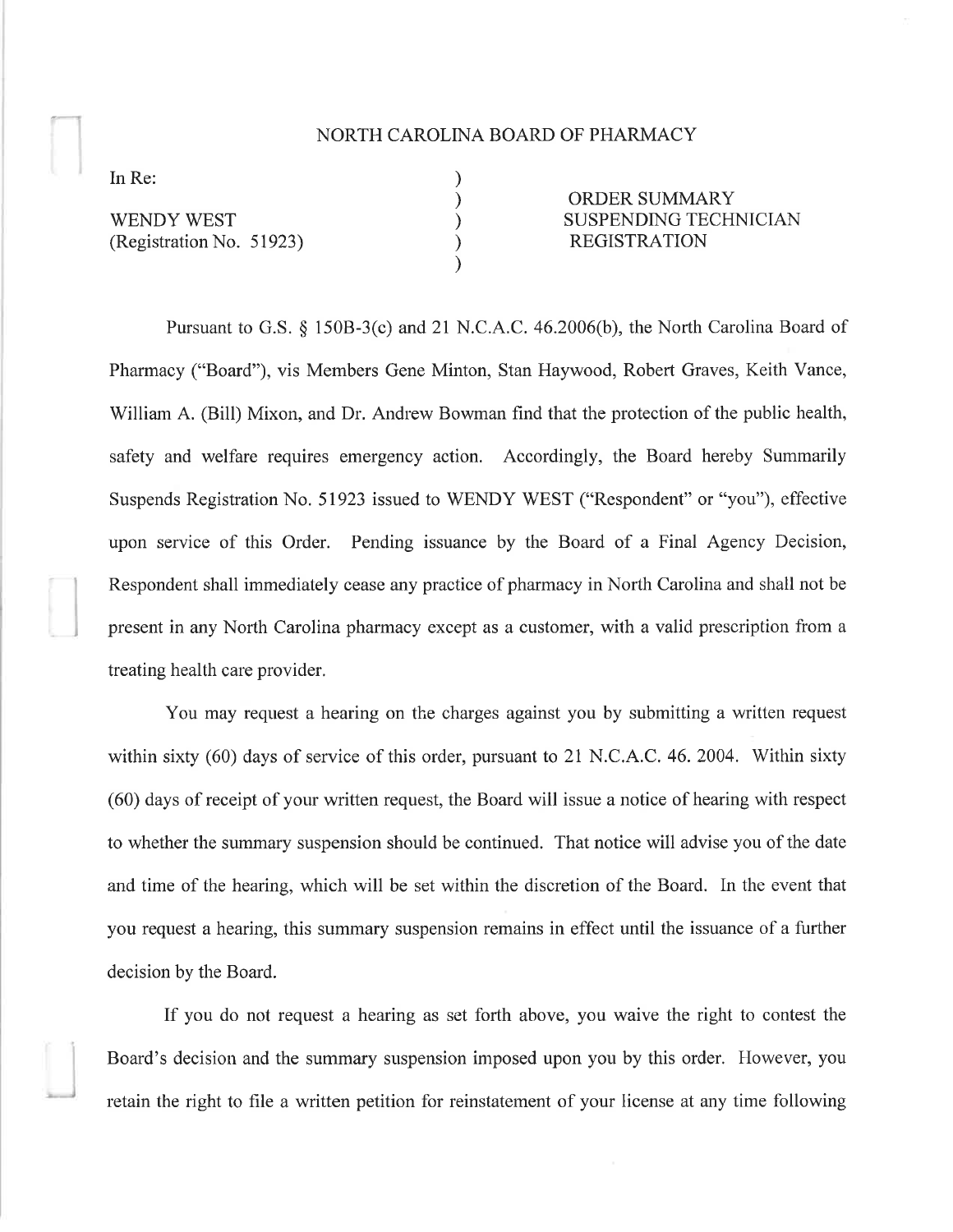this order. The Board will set a hearing at a time and place within its discretion and will rule on the petition for reinstatement, in its discretion, under its duty to consider the public health, safety and welfare.

By Order of the Board, this  $\frac{||w||}{||w|}$  day of  $\frac{||w||}{||w||}$ , 2017.

il

'J

NORTH CAROLINA BOARD OF PHARMACY

Jack W. Campbell,<br>Executive Director Vampbell, IN